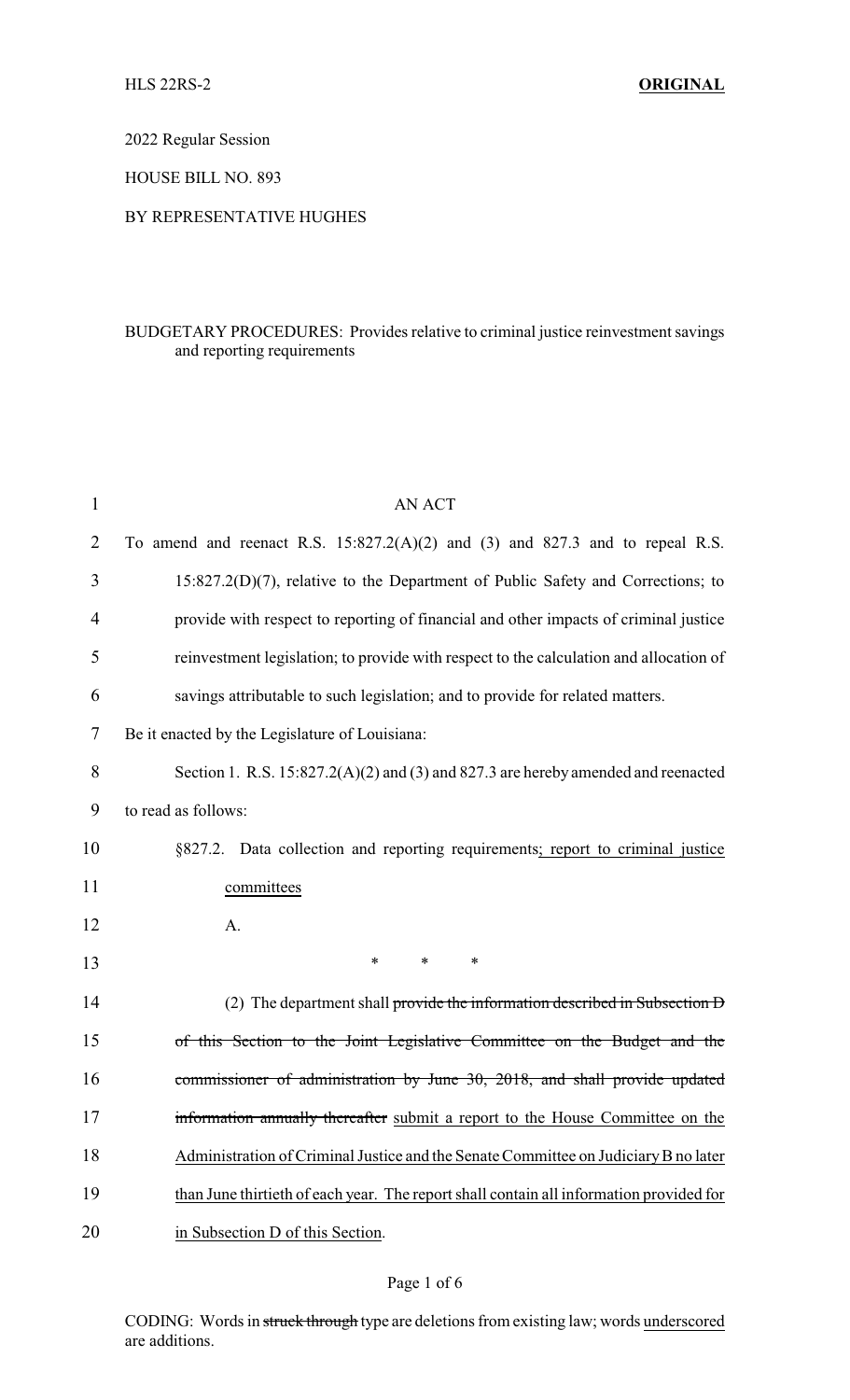| 1              | (3) The department shall make the information described in Paragraphs                     |
|----------------|-------------------------------------------------------------------------------------------|
| $\overline{2}$ | $(D)(1)$ through $(6)$ of this Section annual report publicly available by June 30, 2018, |
| 3              | and shall update the information annually thereafter June thirtieth each year.            |
| 4              | $\ast$<br>*<br>*                                                                          |
| 5              | Savings attributable to criminal justice reforms; data collection and<br>§827.3.          |
| 6              | reporting requirements to the Joint Legislative Committee on the Budget                   |
| 7              | A.(1) At the end of each fiscal year, the Department of Public Safety and                 |
| 8              | Corrections shall provide to the commissioner of administration and to the Joint          |
| 9              | <b>Legislative Committee on the Budget a statement of calculated calculate the annual</b> |
| 10             | savings realized as a result of reforms to the criminal justice system reinvestment       |
| 11             | legislation enacted in the 2017 Regular Session of the Legislature and thereafter. For    |
| 12             | Fiscal Year 2017-2018, seventy percent of the savings shall be deemed a bona fide         |
| 13             | obligation of the state and shall be allocated by the department according to             |
| 14             | Subsection B of this Section. For Fiscal Year 2018-2019 and each                          |
| 15             | (2) Each fiscal year, thereafter, fifty percent of the annual savings shall be            |
| 16             | deemed a bona fide obligation of the state and shall be allocated by the department       |
| 17             | according to Subsection B of this Section and twenty percent of the annual savings        |
| 18             | shall be deemed a bona fide obligation of the state and shall be allocated by the         |
| 19             | department for juvenile justice initiatives and programs.                                 |
| 20             | B. The amount deemed to be a bona fide obligation pursuant to the                         |
| 21             | provisions of Subsection A of this Section, except for the portion required to be         |
| 22             | allocated by the department for juvenile justice initiatives and programs, the annual     |
| 23             | savings shall be allocated as follows:                                                    |
| 24             | (1) Thirty (a) Fifteen percent shall be allocated to the Department of Public             |
| 25             | Safety and Corrections to award incentive grants to parishes, judicial districts, and     |
| 26             | nonprofit community partner organizations to expand evidence-backed prison                |
| 27             | alternatives and reduce admissions to the state prison system.                            |
| 28             | $(2)$ Twenty (b) Ten percent shall be allocated to the Louisiana Commission               |
| 29             | on Law Enforcement and the Administration of Criminal Justice to award                    |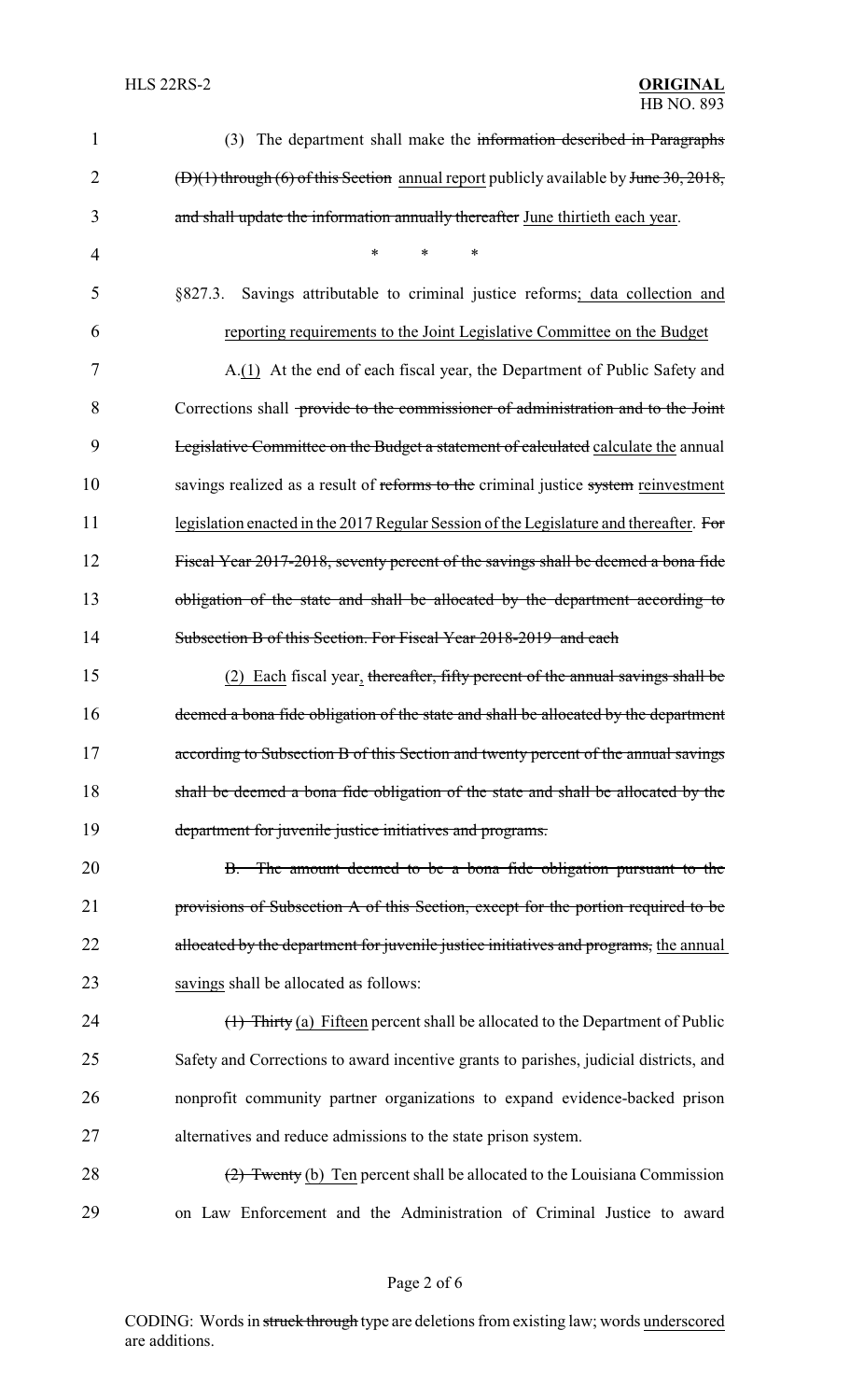| $\mathbf{1}$   | competitive grants for victim services, including but not limited to victim safety         |
|----------------|--------------------------------------------------------------------------------------------|
| $\overline{2}$ | assessments and safety planning, trauma-informed treatment and services for victims        |
| 3              | and survivors, shelters and transitional housing for domestic violence victims and         |
| $\overline{4}$ | their children, batterers' intervention programming, and victim-focused education          |
| 5              | and training for justice system professionals.                                             |
| 6              | $\left(\frac{3}{2}\right)$ The remainder (c) Twenty-five percent shall be allocated to the |
| 7              | Department of Public Safety and Corrections for targeted investments in reentry            |
| 8              | services, community supervision, educational and vocational programming,                   |
| 9              | transitional work programs, and contracts with parish jails and other local facilities     |
| 10             | that house state inmates to incentivize expansion of recidivism reduction                  |
| 11             | programming and treatment services. The Department of Public Safety and                    |
| 12             | Corrections shall utilize the monies allocated pursuant to this Subparagraph to            |
| 13             | provide educational and vocational programming to no less than fifty percent of            |
| 14             | eligible individuals each year.                                                            |
| 15             | (d) Twenty percent shall be allocated to the Department of Public Safety and               |
| 16             | Corrections for juvenile justice initiatives and programs.                                 |
| 17             | (3) Amounts allocated each year pursuant to Paragraph (2) of this Subsection               |
| 18             | shall be deemed a bona fide obligation of the state.                                       |
| 19             | B.(1) The Department of Public Safety and Corrections shall submit a report                |
| 20             | regarding savings attributable to criminal justice reinvestment legislation to the Joint   |
| 21             | Legislative Committee on the Budget in the month of July of each year.                     |
| 22             | The report shall include all of the following:                                             |
| 23             | The total annual savings and the calculation used to determine the<br>(a)                  |
| 24             | savings pursuant to Subsection A of this Section.                                          |
| 25             | (b) The amounts allocated pursuant of this Section and a description of how                |
| 26             | the funds were used in the immediately preceding fiscal year and each prior fiscal         |
| 27             | year through Fiscal Year 2014-2015 and how the Department of Public Safety and             |
| 28             | Corrections plans to use the funds in the current fiscal year.                             |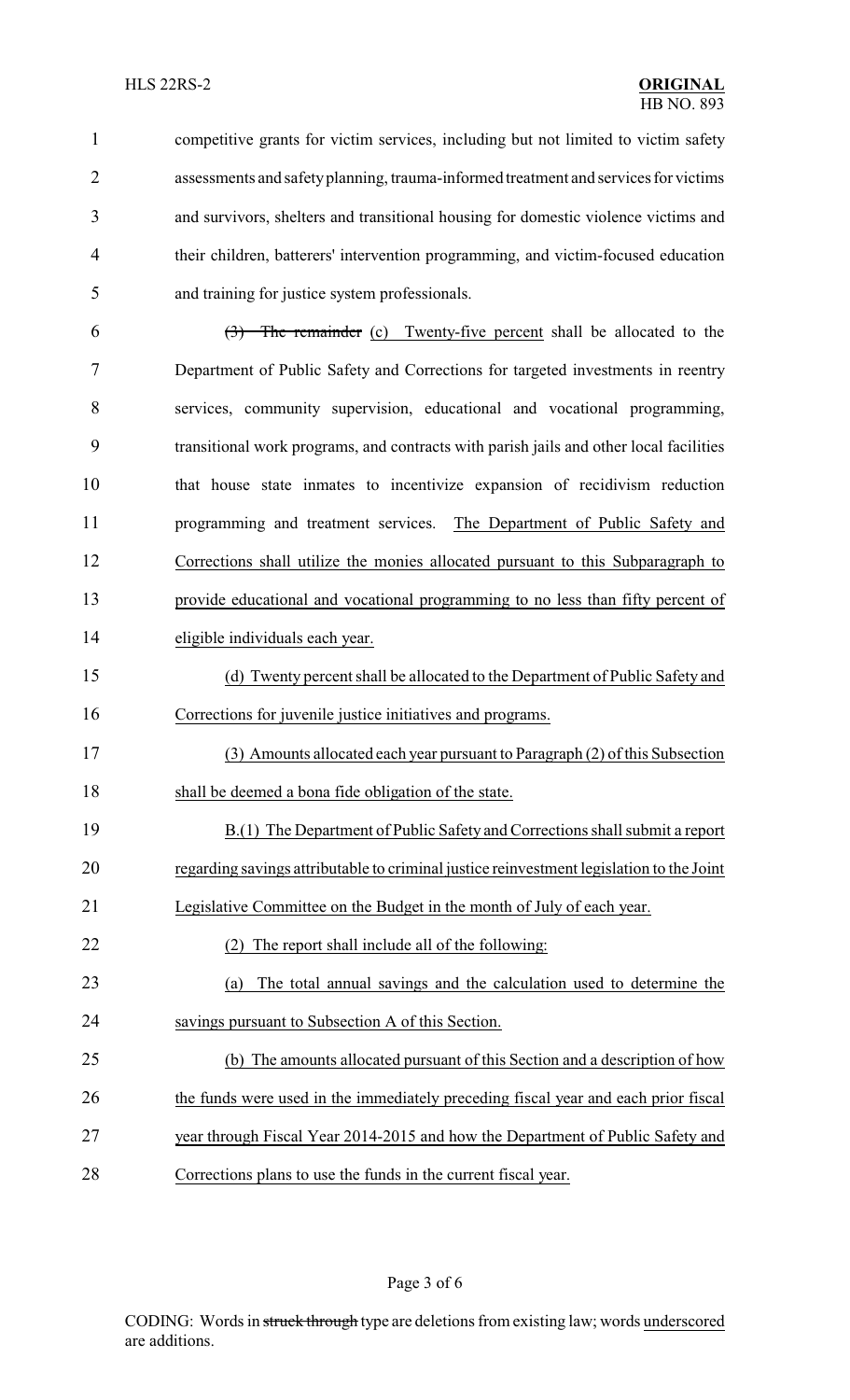| $\mathbf{1}$   | (c) A comparison of the number of individuals eligible for educational and              |
|----------------|-----------------------------------------------------------------------------------------|
| $\overline{2}$ | vocational programming, the number of participants in educational and vocational        |
| 3              | programming, and the total amount expended on the programming from justice              |
| $\overline{4}$ | reinvestment funds and any additional sources of funds for the immediately              |
| 5              | preceding fiscal year and each prior fiscal year through Fiscal Year 2014-2015.         |
| 6              | (d) A comparison of recidivism rates for individuals receiving community-               |
| 7              | based services, individuals receiving educational and vocational programming, and       |
| 8              | individuals receiving a combination of community-based services and educational         |
| 9              | and vocational programming for the immediately preceding fiscal year and each           |
| 10             | prior fiscal year through Fiscal Year 2014-2015.                                        |
| 11             | (e) A comparison of post-incarceration employment rates for individuals                 |
| 12             | who received educational and vocational programming for the immediately                 |
| 13             | preceding fiscal year and each prior fiscal year through Fiscal Year 2014-2015.         |
| 14             | The department shall provide information required pursuant to this<br>(3)               |
| 15             | Subsection for all offenders in state facilities, offenders sentenced to the Department |
| 16             | of Public Safety and Corrections who are in the custody of the sheriff or other local   |
| 17             | governing authority, and youth in the custody or under supervision of the Office of     |
| 18             | Juvenile Justice.                                                                       |
| 19             | Section 2. R.S. $15:827.2(D)(7)$ is hereby repealed in its entirety.                    |

## DIGEST

The digest printed below was prepared by House Legislative Services. It constitutes no part of the legislative instrument. The keyword, one-liner, abstract, and digest do not constitute part of the law or proof or indicia of legislative intent. [R.S. 1:13(B) and 24:177(E)]

| HB 893 Original | 2022 Regular Session | Hughes |
|-----------------|----------------------|--------|
|                 |                      |        |

**Abstract:** Requires certain reports by the Dept. of Public Safety and Corrections (DPSC) relative to the impacts of criminal justice reform legislation.

Present law requires the DPSC, in conjunction with the La. Commission on Law Enforcement and Administration of Criminal Justice, to collect, track, analyze, forecast, and distribute data relative to prison admissions, sentencing, habitual offender sentencing, parole, community supervision, medical furlough, certified treatment and rehabilitation programs, workforce development programs, and cost savings and reinvestment. Proposed law retains present law.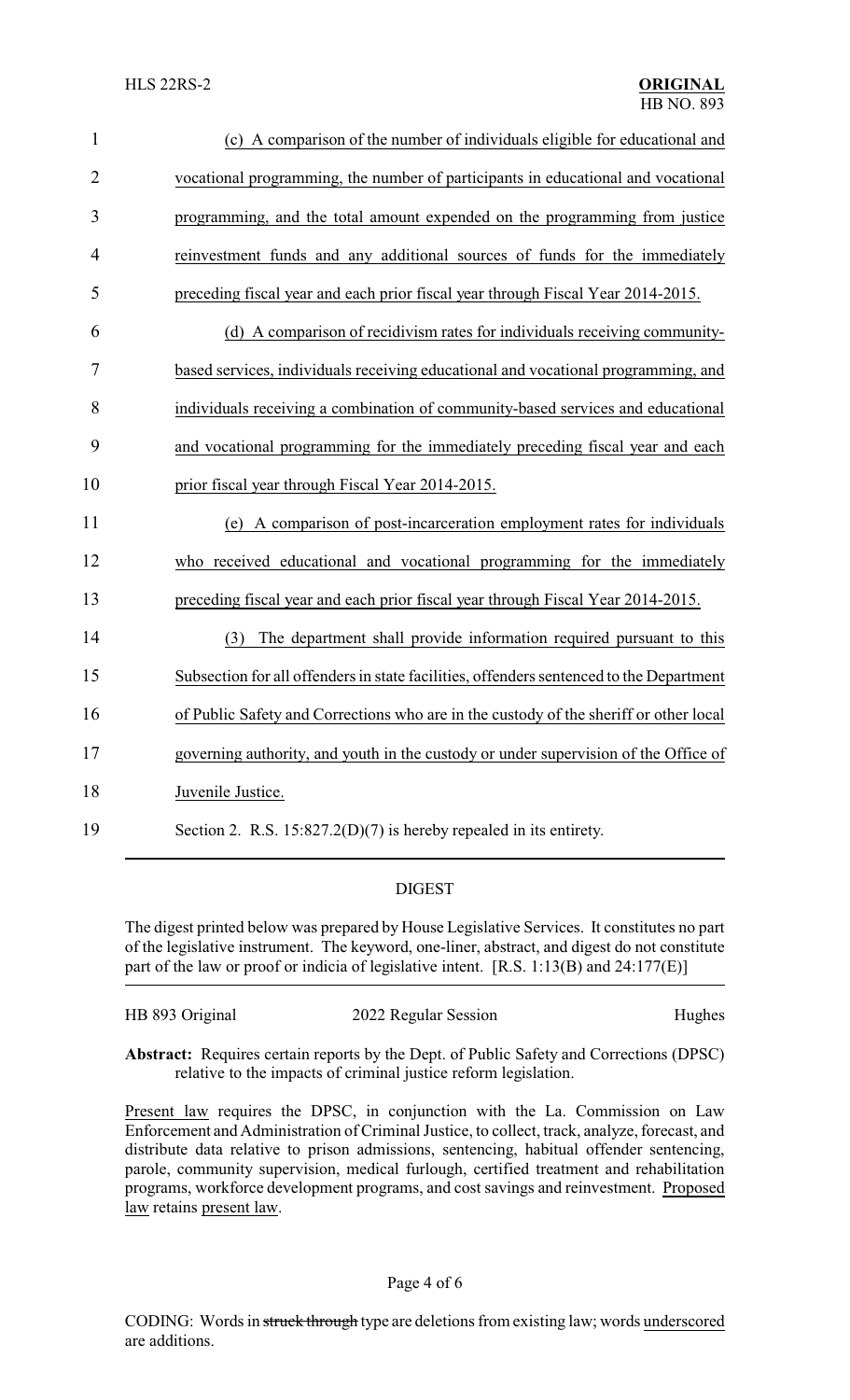Present law requires DPSC to annually report to the Joint Legislative Committee on the Budget (JLCB) on the data it collects, including certain specific data analysis including information relative to the population of individuals on probation or parole, prison admissions, certified treatment and rehabilitiation programs, workforce development, and reinvestment and savings. Proposed law retains present law's requirements to provide this specific information, but changes the entity DPSC must provide that information to. Requires the analysis of reinvestment and savings data to still be reported to JLCB, but in the month of July each year. Establishes further requirements for this report to JLCB as detailed below. Requires the analysis of probation and parole populations, prison admissions, certified treatment and rehabilitation programs, and workforce development to be submitted to the House Committee on the Administration of Criminal Justice and the Senate Committee on Judiciary B no later than June  $30<sup>th</sup>$  of each year.

With respect to the savings attributable to recent criminal justice reform legislation, present law requires DPSC each year to provide to the commissioner of administration and JLCB a statement of calculated annual savings realized as a result of these reforms. Proposed law requires the report to be submitted solely to JLCB.

Present law deems 50% of the annual savings a bona fide obligation of the state and establishes the following allocation for that portion of the savings:

- (1) 30% of the 50% is allocated to DPSC to award incentive grants to parishes, judicial districts, and nonprofit community partner organizations to expand evidence-backed prison alternatives and reduce admissions to the state prison system.
- (2) 20% of the 50% is allocated to the La. Commission on Law Enforcement and the Administration of Criminal Justice to award competitive grants for victim services.
- (3) 50% of the 50% is allocated to DPSC for targeted investments in reentry services, community supervision, educational and vocational programming, transitional work programs, and contracts with parish jails and other local facilities that house state inmates to incentivize expansion of recidivism reduction programming and treatment services.

Present law deems an additional 20% of the total annual savings a bona fide obligation of the state and allocates the amount to DPSC for juvenile justice initiatives and programs.

Proposed law retains present law but bases the percentage on the total amount of savings instead of the bonafide amounts as follows:

- (1) 20% to DPSC for juvenile justice initiatives and programs.
- (2) 15% to DPSC to award incentive grants to parishes, judicial districts, and nonprofit community partner organizations to expand evidence-backed prison alternatives and reduce admissions to the state prison system.
- (3) 10% to the La. Commission on Law Enforcement and the Administration of Criminal Justice to award competitive grants for victim services.
- (4) 25% to DPSC for targeted investments in reentry services, community supervision, educational and vocational programming, transitional work programs, and contracts with parish jails and other local facilities that house state inmates to incentivize expansion of recidivism reduction programming and treatment services. Proposed law additionally requires DPSC to use such funds for educational and vocational programming for no less than 50% of eligible individuals each year.

Proposed law retains present law's requirement that 70% of the annual savings be deemed a bona fide obligation of the state.